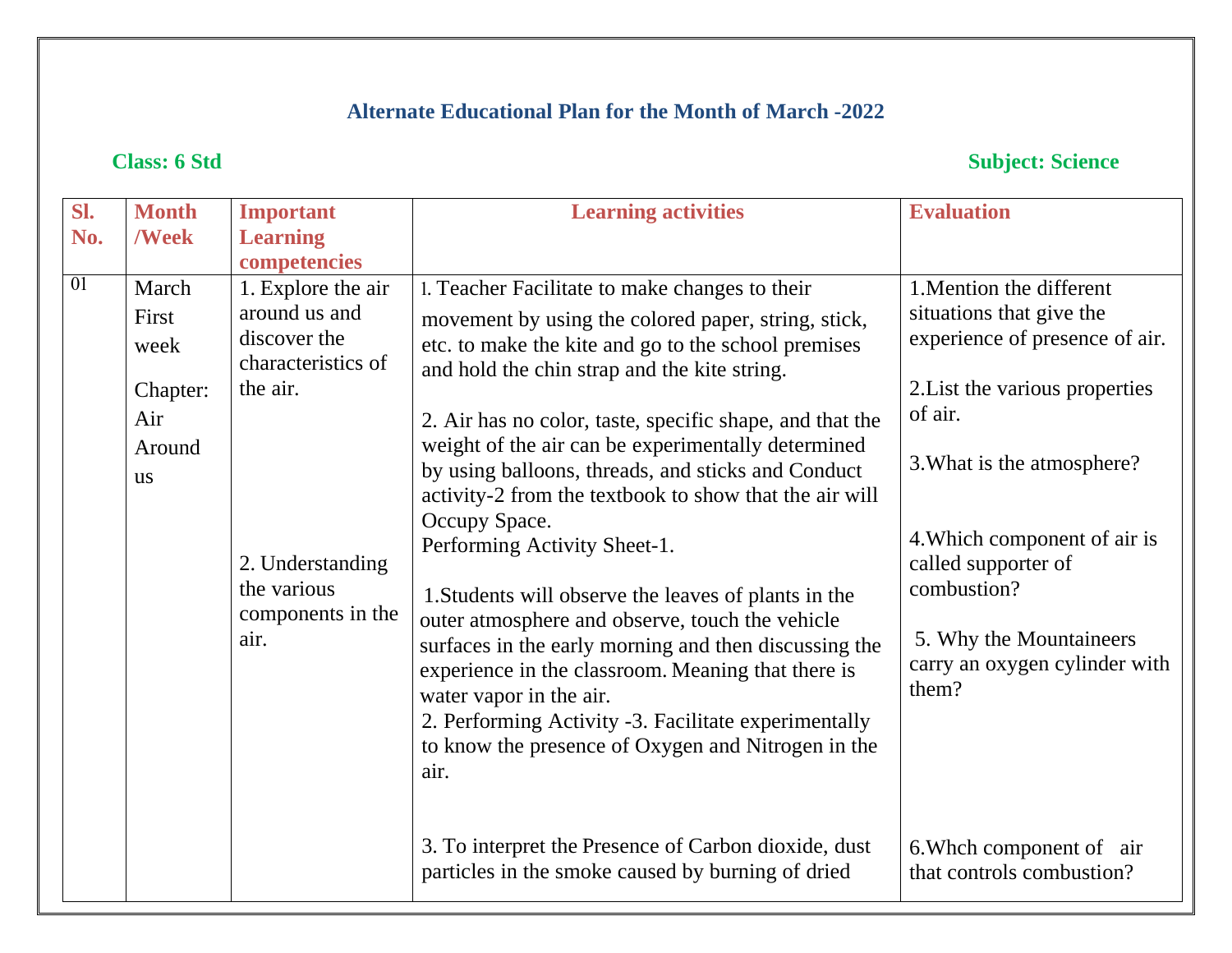|        | 3. They know the     | leaves and other wastes.                               |                                |
|--------|----------------------|--------------------------------------------------------|--------------------------------|
| March  | need of oxygen for   | Focus on activity-4 in the textbook and perform the    | 7. Give scientific reason, why |
| Second | Animals and          | suggested project work and conduct activities 1 and    | the traffic police wear mask.  |
| week   | plants in water and  | 2.                                                     |                                |
|        | soil                 | Performing Activity sheet -2.                          | 8. Give the scientific reason, |
|        |                      |                                                        | why the bubbles come out       |
|        |                      | 1. Introduce the molecular formula of water to         | when the water is boiling.     |
|        |                      | students and tell them that water is a combination of  |                                |
|        | 4. Knowing the       | hydrogen and oxygen, interpret that animals and        | 9. Explain how to detect the   |
|        | interdependence      | plants that live in water use Oxygen to breathe.       | presence of air in the soil.   |
|        | between plants       | Perform observation of activity-5 and 6 from the       |                                |
|        | and animals, they    | textbook to know the air is present in soil and water. |                                |
|        | will identify ways   |                                                        |                                |
|        | in which oxygen is   |                                                        |                                |
|        | redistributed in the | 1. Facilitate to appreciate the students the           | 10. Explain the important role |
|        | atmosphere.          | interdependence relationship between plants and        | of the photosynthesis process  |
|        |                      | animals by understanding the process of                | in the oxygen resupply in the  |
|        |                      | photosynthesis.                                        | atmosphere.                    |
|        |                      |                                                        |                                |
|        | 3. List the various  |                                                        |                                |
|        | uses of air.         | 1. Facilitate students to be divided into groups and   |                                |
|        |                      | discuss the various uses of air.                       | 11. Prepare a windmill model   |
|        |                      |                                                        | and explain the procedure.     |
|        |                      |                                                        |                                |
|        |                      |                                                        |                                |
|        |                      | Facilitating to learn chapter "Air Around Us"<br>by    |                                |
|        |                      | using summary, practice sheets from the                |                                |
|        |                      | TEACHOPIA app,                                         |                                |
|        |                      | Watch the "Air Around Us" lesson using the video       |                                |
|        |                      |                                                        |                                |
|        |                      | link in the e-Samveda classroom below to help to       |                                |
|        |                      | conduct its activities.                                |                                |
|        |                      | https://youtu.be/RiLK2bYNu-I                           |                                |
|        |                      |                                                        |                                |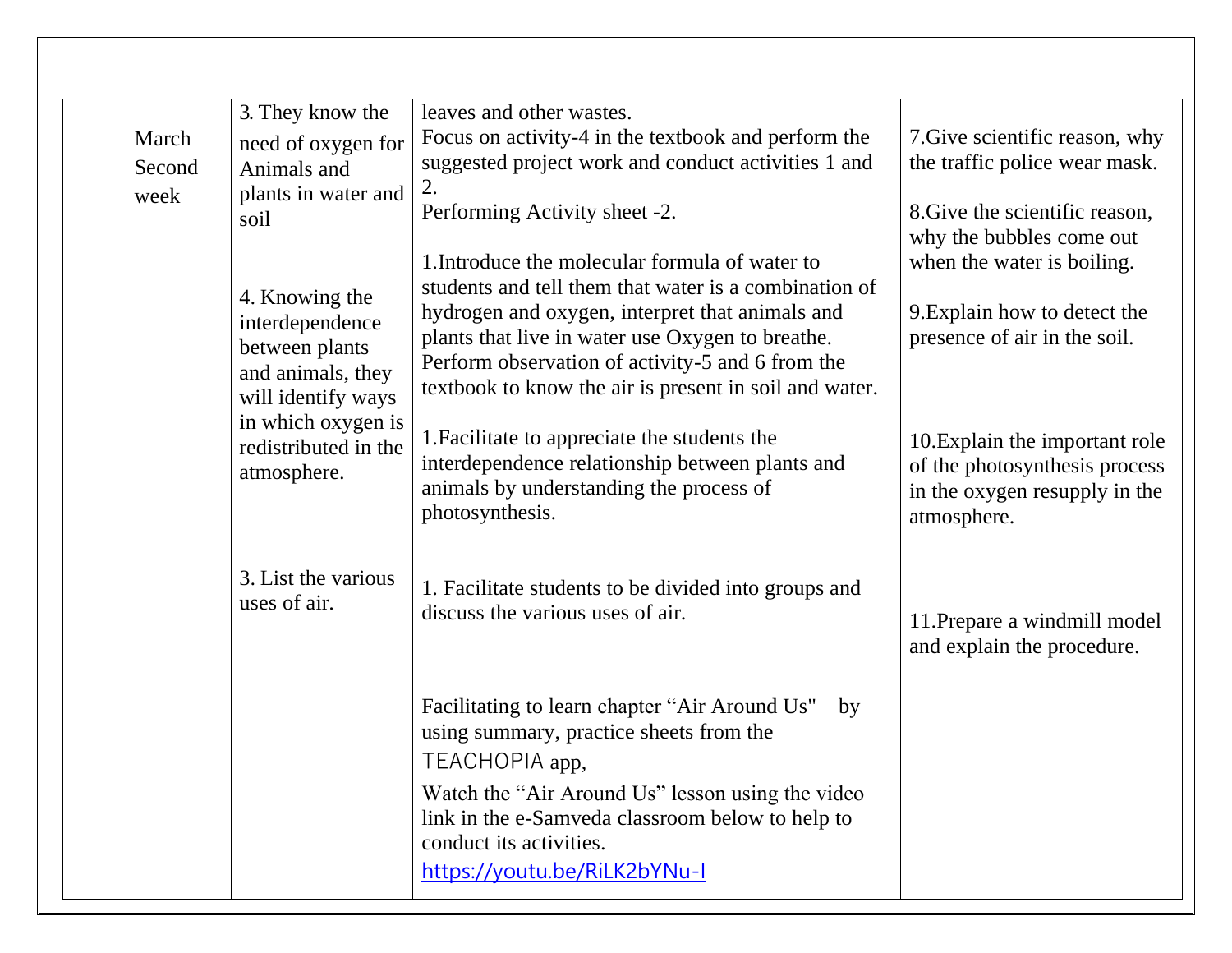| March<br><b>Third</b><br>Week<br>Chapter: -<br>Garbage<br>in,<br>Garbage<br>out | 1. Understands<br>Waste<br>management and<br>landfill.<br>2. Understanding<br>the method of<br>composting.<br>3. Know the<br>process of making<br>vermi compost. | See more about the "Air around us" lesson in<br>Deeksha app to felicitate learning.<br>1. Students personally List out separately the dry and<br>wet waste produce in their homes. Facilitate the<br>group to discuss its management in the classroom.<br>performing activity Sheet-3.<br>1. Divide students into groups and perform activity-1<br>in the textbook. Facilitate filling the table.<br>2. Performing activity-2 in the text book under the<br>guidance of teachers. | 1. "Clean India Mission" The<br>aim of this campaign is to<br>free India from<br>2. List recyclable waste.<br>3. What is compost?<br>4. What is vermi compost? |
|---------------------------------------------------------------------------------|------------------------------------------------------------------------------------------------------------------------------------------------------------------|-----------------------------------------------------------------------------------------------------------------------------------------------------------------------------------------------------------------------------------------------------------------------------------------------------------------------------------------------------------------------------------------------------------------------------------------------------------------------------------|----------------------------------------------------------------------------------------------------------------------------------------------------------------|
| March<br>Fourth<br>Week                                                         | 1. Understanding<br>of paper recycling.                                                                                                                          | 1. Facilitate students to perform the paper recycling<br>process using the information provided by the<br>teachers in the textbook.<br>2. List the various types of plastic materials that are<br>commonly used and discuss with the group the use of<br>materials made of other substitutes instead of plastics,                                                                                                                                                                 | 1. What are the benefits of<br>paper recycling?<br>2. Organizing a debate on the<br>subject of "plastics - boon or<br>curse".                                  |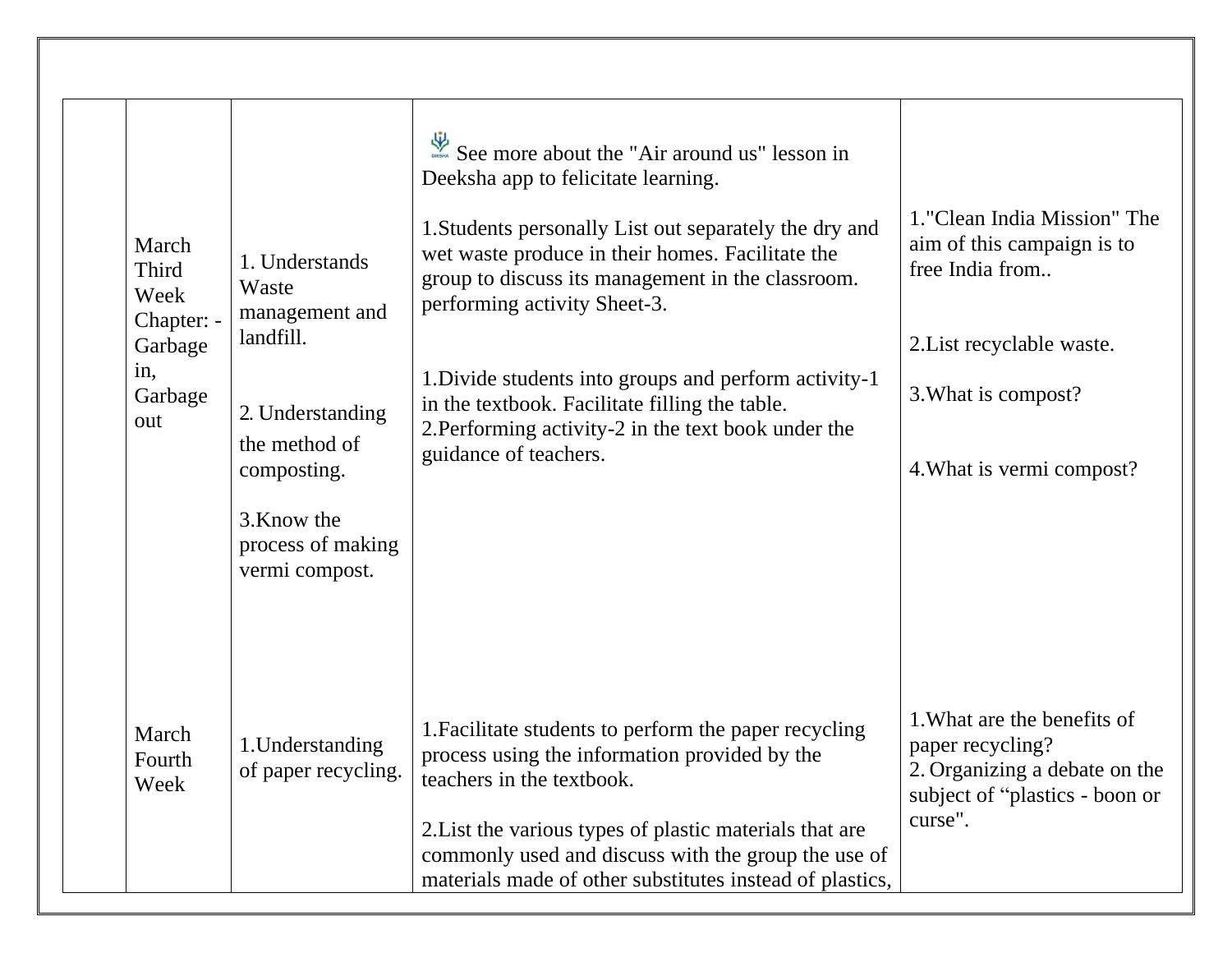|                  | teacher will Facilitate students to learn the      | 3. What measures can you      |
|------------------|----------------------------------------------------|-------------------------------|
| 2. Know the      | advantages and disadvantages of plastics.          | take to reduce the overuse of |
| advantages and   |                                                    | plastics and managing waste?  |
| disadvantages of | Facilitating to learn chapter "Garbage in, Garbage |                               |
| plastics.        | out" by using summary, practice sheets from the    |                               |
|                  | TEACHOPIA app,                                     |                               |
|                  |                                                    |                               |
|                  | Watch the "Garbage in, Garbage out" lesson using   |                               |
|                  | the video link in the e-Samveda classroom below to |                               |
|                  | help to conduct its activities.                    |                               |
|                  |                                                    |                               |
|                  | https://youtu.be/yequtUFJNGo                       |                               |
|                  | https://youtu.be/fW94o9CeL-0                       |                               |
|                  |                                                    |                               |
|                  |                                                    |                               |
|                  |                                                    |                               |
|                  |                                                    |                               |
|                  |                                                    |                               |
|                  |                                                    |                               |
|                  |                                                    |                               |
|                  |                                                    |                               |
|                  |                                                    |                               |
|                  |                                                    |                               |
|                  |                                                    |                               |
|                  |                                                    |                               |
|                  |                                                    |                               |
|                  |                                                    |                               |
|                  |                                                    |                               |
|                  |                                                    |                               |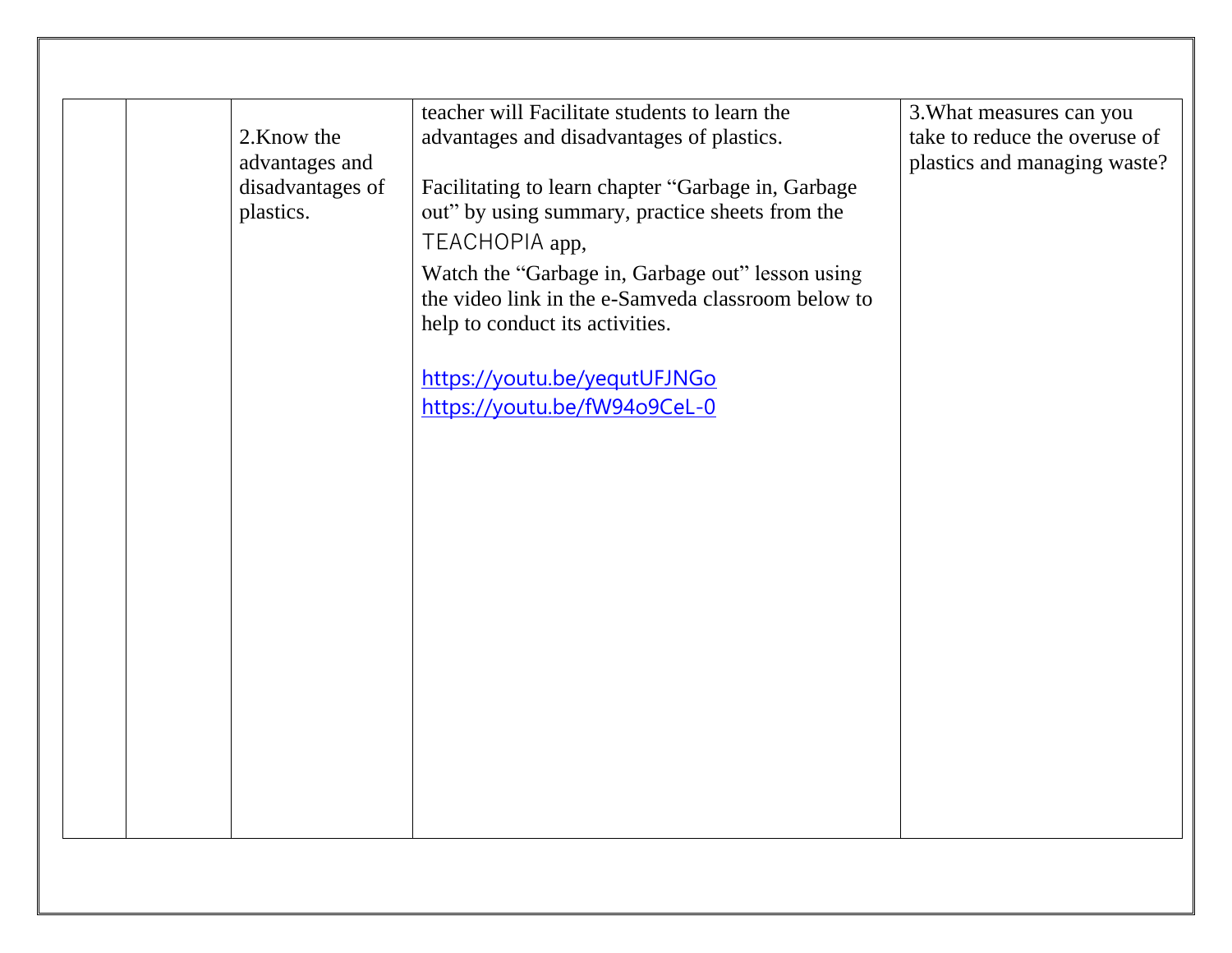**Class: 6 Std** Subject: Science

**Activity sheet -1**

**Write the following statements in front of the appropriate picture.**

- **The air has weight**
- **The air occupies space**
- **Dust particles in the air**
- **Oxygen is necessary for things to burn**





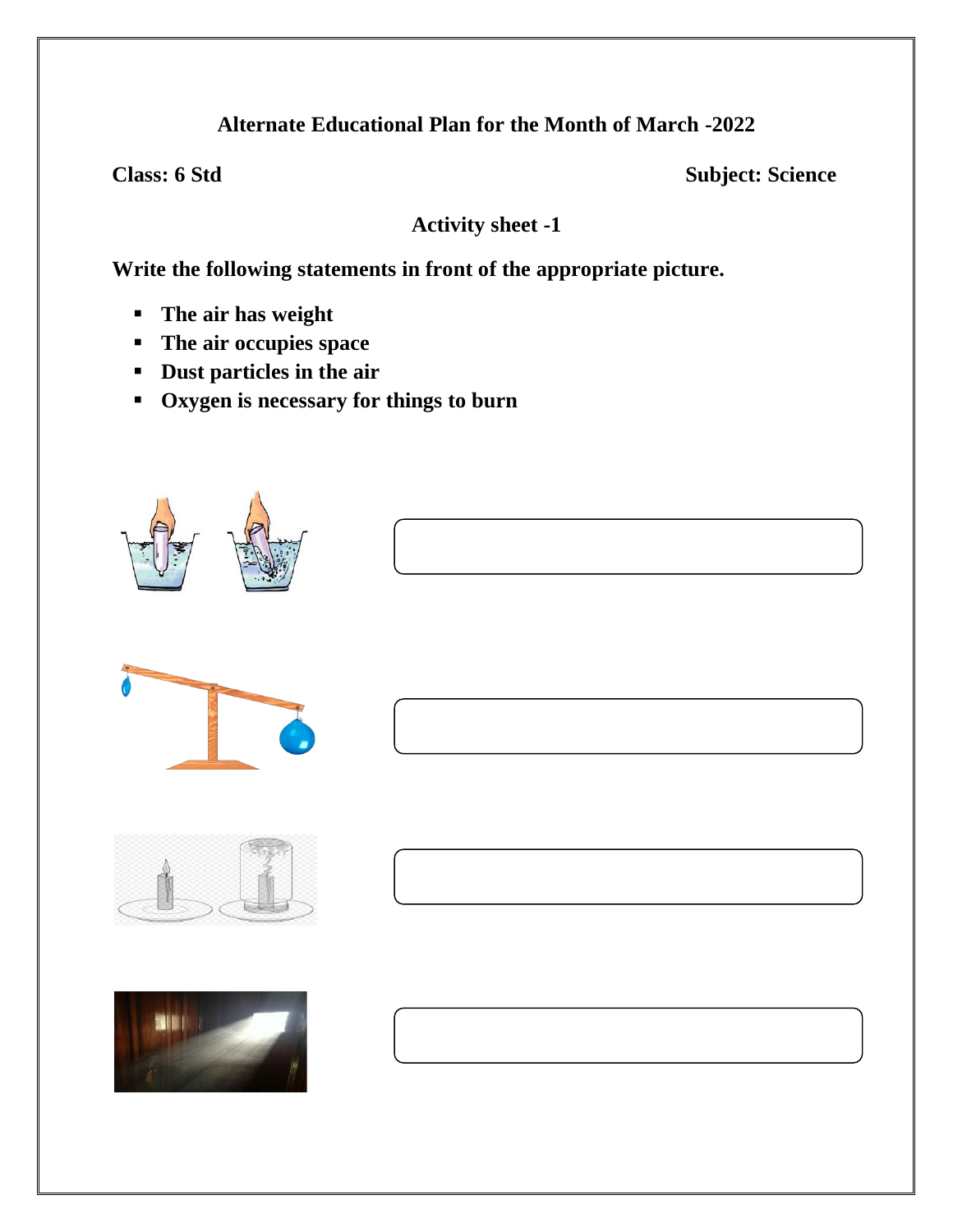**Class: 6 Std** Subject: Science

**Activity sheet -2**

**In the following pie map, identify the components of air According to their composition: Nitrogen, Oxygen, Carbon dioxide and other gases.**

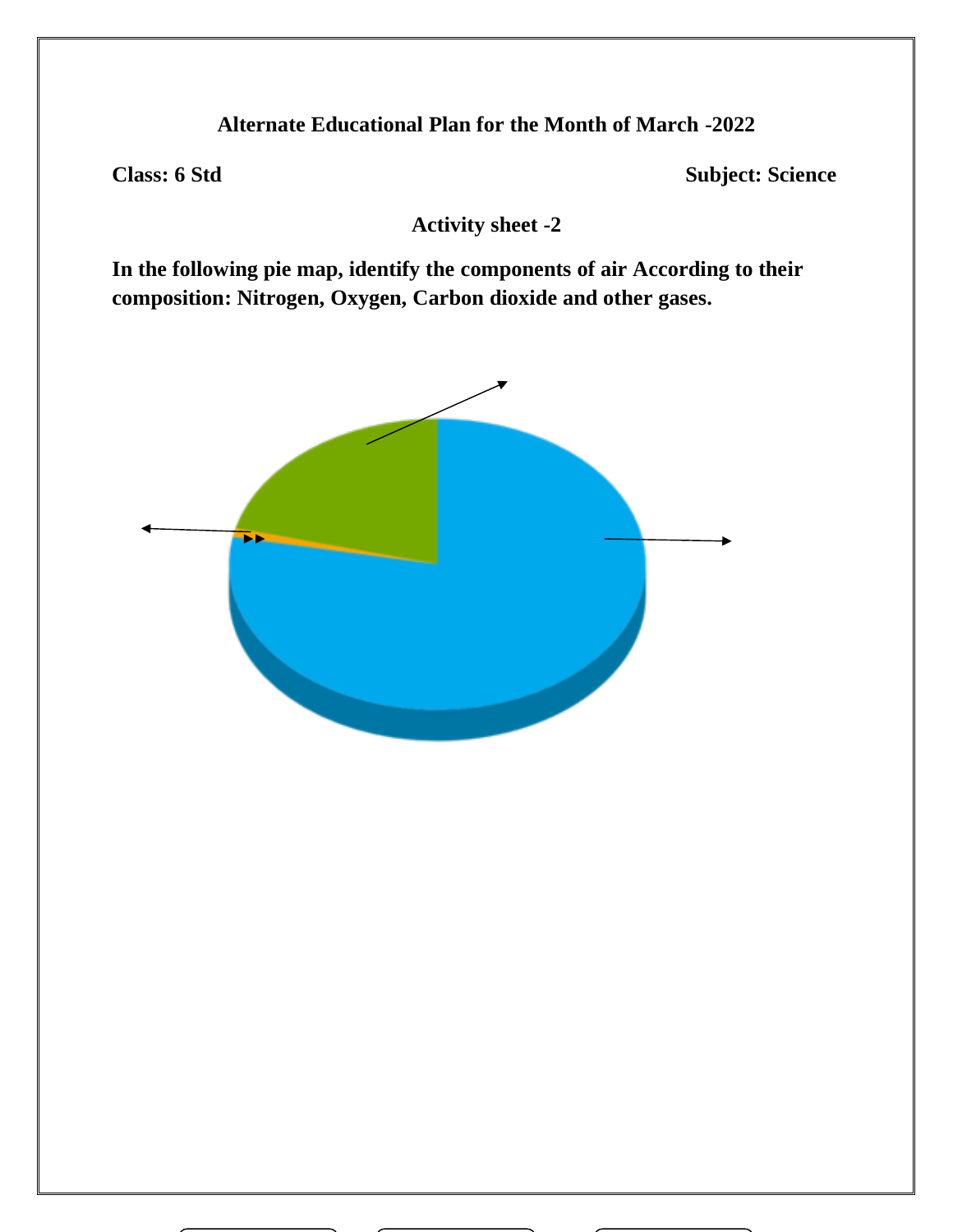**Class: 6 Std** Subject: Science

**Activity sheet -3**

**Write separately in the table below- Dry Waste, Wet waste Toxic waste, Garbage products**

| S.No. | <b>Dry Waste</b> | Wet waste | <b>Toxic Waste</b> | Garbage |
|-------|------------------|-----------|--------------------|---------|
|       |                  |           |                    |         |
|       |                  |           |                    |         |
|       |                  |           |                    |         |
|       |                  |           |                    |         |
|       |                  |           |                    |         |
|       |                  |           |                    |         |
|       |                  |           |                    |         |
|       |                  |           |                    |         |
|       |                  |           |                    |         |
|       |                  |           |                    |         |
|       |                  |           |                    |         |
|       |                  |           |                    |         |

**Alternate Educational Plan for the Month of March -2022**